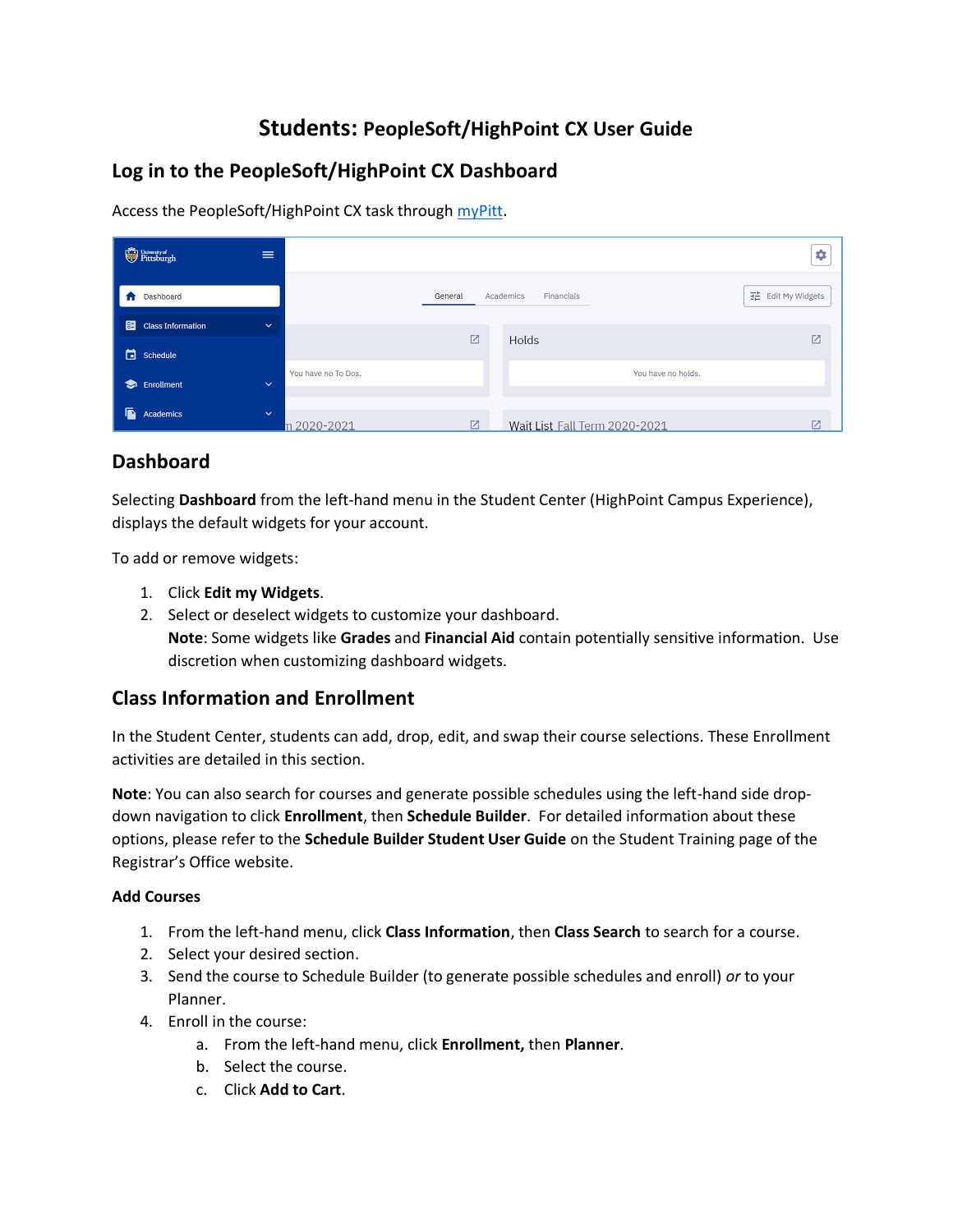### **OR**

You can also enroll in a course from your **Shopping Cart**:

- a. Open the **Shopping Cart**.
- b. Select the course.
- c. Click **Enroll**.

To switch recitations or labs for a course, use **Edit Enrollment**.

To set up a **waitlist swap** such that an enrolled course will be dropped upon successfully moving into a different course from off of the waitlist:

- 1. Search for the course with the waitlist using the **Class Search** function.
- 2. Select the **Enroll** button once you've found the correct section.
- 3. A modal will present where you can select the **Waitlist if class is full** checkbox. Once you check that checkbox, a dropdown menu of your currently enrolled classes will appear. From this menu, you can select the section of the course in which you're currently enrolled, and **Save** to set up a waitlist swap.

#### **Drop Courses**

- 1. From the left-hand menu, click **Enrollment**, then **Drop Classes**. **Note**: Make sure you select the correct term.
- 2. Select the checkboxes for the courses to be dropped, then click **Drop**.
- 3. Confirm your drop decision and view the dropped course information.

To switch recitations or labs for a course, use **Edit Enrollment**.

#### **Edit Enrollment**

Use **Edit Enrollment** to select different labs or recitations while keeping the same lecture, change a course's grade basis after enrolling in the course, or adjust credits for variable credit courses.

- 1. From the left-hand menu, click **Enrollment**, then **Edit Enrollment**.
- 2. Locate a course, then click **Edit**.
- 3. Make your changes, including grading basis change\*, variable credit value change, and select new lab/recitation.

**\*Note**: To verify a previously change to a course's grading basis, navigate to **Grades** under the **Academics** menu option, then view your course list and grading basis for each course.

4. Click **Continue**, then confirm your changes.

**Edit enrollment** may also be utilized to set up a "drop if enroll" transaction for a class for which you are on the waitlist. This can be used for waitlisted classes that may present time conflicts, take you over the maximum credits for a term, or a different section of a class that is already on your class schedule.

- 1. From the left-hand menu, click **Enrollment**, then **Edit Enrollment.**
- 2. Locate a waitlisted course, then click **Edit.**
- 3. From the **Drop Class** dropdown, select a course for which you are already enrolled to be dropped if you end up with a successful enrollment for your waitlisted class. This does not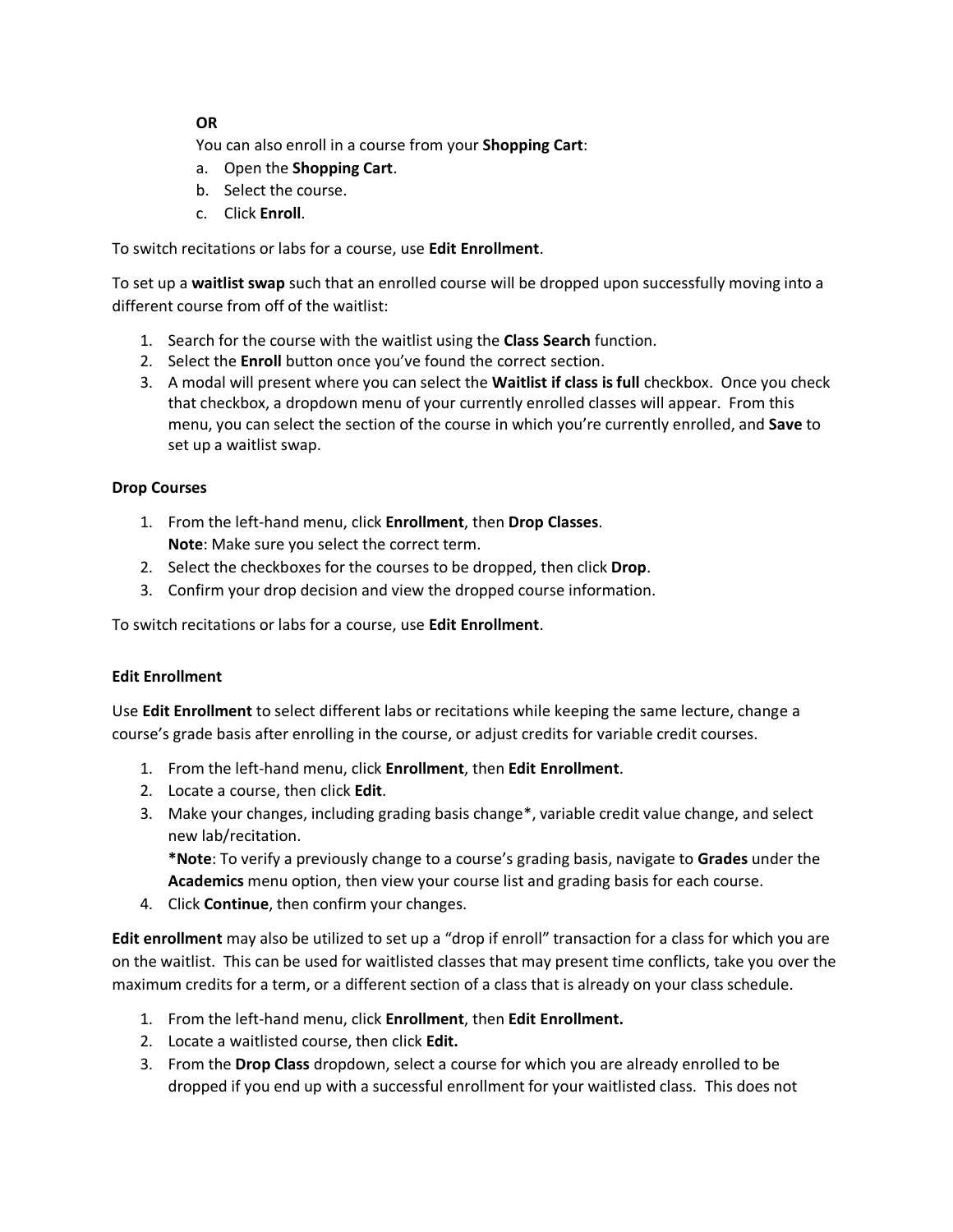guarantee your placement in the waitlisted course. The course selected will not be dropped if you do not have a successful enrollment in your waitlisted course.

**4.** Click **Continue**, then confirm your changes.

#### **Swap Courses**

Use the swap function to add and drop a course at the same time. Consider using this function in situations involving course scheduling conflicts *or* in situations where adding a course exceeds the allowable credits for the term.

- 1. From the left-hand menu, click **Enrollment**, then **Swap Classes**.
- 2. Select a course you are enrolled in, then click **Swap this class** drop-down menu. **Note 1**: You have several choices. Selecting **With Class from Search** takes you to the main course search where you can locate a section of a course that is not already in your Planner or Shopping Cart.

**Note 2**: If there are no courses assigned to the term, you will see an error message.

3. Select a course, then confirm the swap.

To switch recitations or labs for a course, use **Edit Enrollment**.

#### **View Enrollment Dates**

If assigned, open enrollment dates for a current or future term are shown on the **Enrollment Dates** page. An assigned enrollment appointment for a future term will also appear here.

| $\equiv$    | <b>Enrollment Dates</b>       |  |  |
|-------------|-------------------------------|--|--|
| $\bigwedge$ | <b>I</b> ATTENTION            |  |  |
| 圈           | <b>Enrollment Appointment</b> |  |  |

### **Academics**

In the Student Center, select **Academics** from the left-hand menu to review the following types of personal academic information:

- **Programs**–Program, Plan, and Sub Plan information for a given career
- **Test Scores**–Personal Test Results (For example, SAT and GRE scores)
- **Degree Progress**–This feature allows you to collapse or expand sections to review which requirements have been satisfied, not satisfied, or are in-progress. Sections with no completed requirements are marked **Not Satisfied** in red.



 $\circ$  Change your major and see what additional coursework you would need to complete.